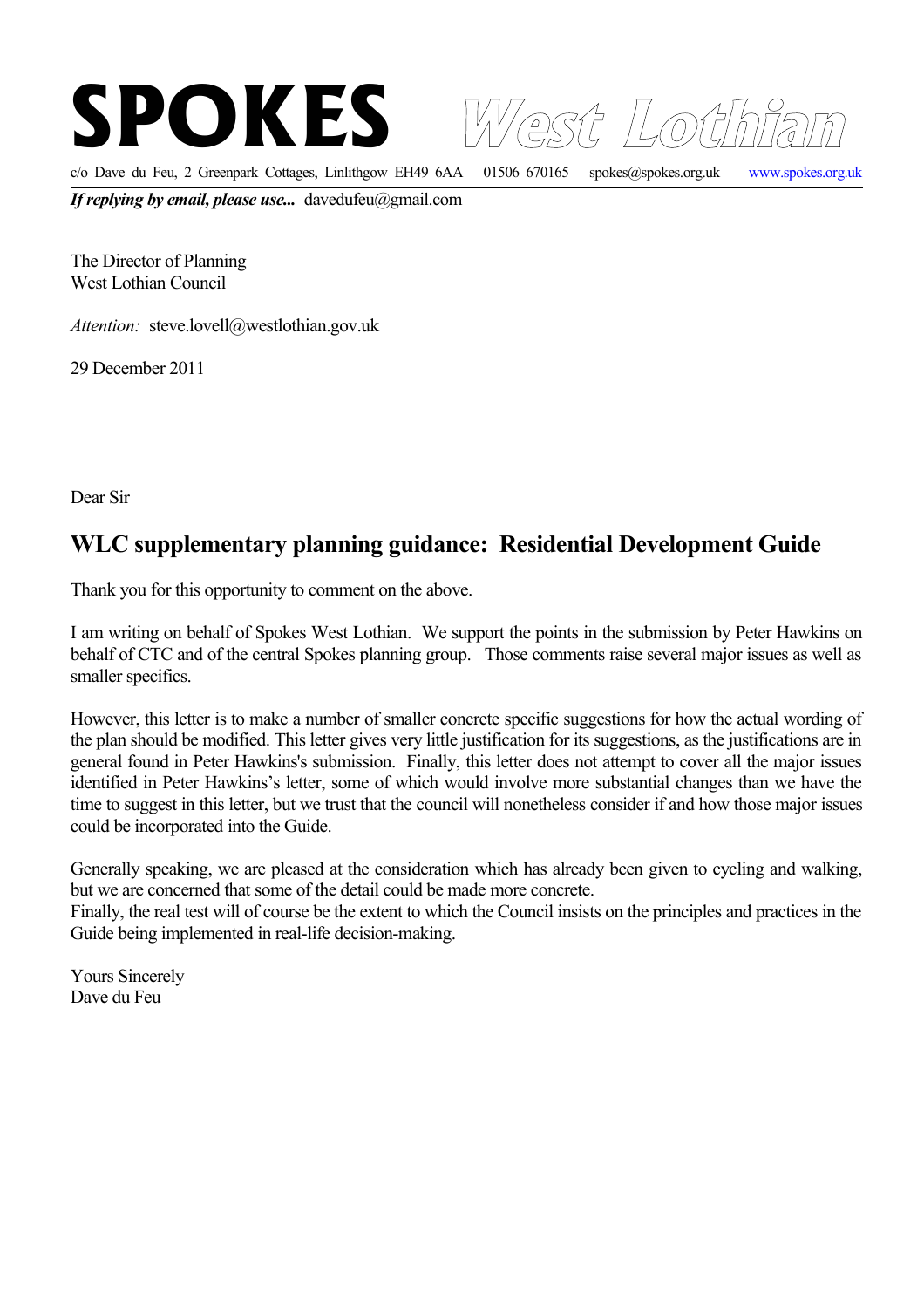**p5 para 4** "It is uniquely placed to direct development to locations with excellent walking, cycling and public transport accessibility, to encourage sustainable design..."

**p7 para 6** "... environmental sustainability principles, with excellent walking, cycling and public transport accessibility to facilities such as shops and schools, low in carbon..."

**p9 Connectivity** *Critical issue* - this is a basic and critical issue for genuine sustainable development, and so deserves its own entry rather than being lumped in with Open Space. Remember that connectivity for cycling (and walking) is often best provided onroad, or beside roads, these often being the most direct connections. Whilst walk/cycle paths through open space are often very pleasant, and sometimes form useful connections, the top consideration must be connectivity – i.e. *easy and direct access to shops, schools, rail station, etc*. We suggest: "Identify existing and potential walking, cycling and public transport access routes between the development and community facilities, including local shops and schools. It is essential that onroad and offroad cycling facilities are discussed with the Transportation cycling officer as well as NETS/ Land Services." The existing 'Open Space' issue should then be modified to delete the last 6 words, about connectivity.

**p9 Public transport** "... required, including foot/cycle path connections to bus stops, and secure cycle parking at main bus stops, normally with CCTV coverage. Such improvements to be funded by the developer."

**p9 Transportation** Spelling – advice, council's, assessments

**p9 house building** Add "Ensure secure cycle parking in line with council standards, including management where communal facilities are provided, e.g. for flats"

**p12 para 2, last sentence** "... amenity space, circulation and good pedestrian and cycle accessibility and connectivity to local facilities."

**p13 para 3** "... open spaces, foot/cycle paths and ...

**p14 para 7** Add "However, all developments should appear as public space, and 'gateways' should feel welcoming to the public rather than denoting a private enclave."

**p15 para 5** "Residential streets must be designed as pedestrian and cyclist friendly places..."

**p37 Car parking** Rename this 'Parking Standards.' Add new paras...

"Major developments, particularly those with high accessibility to local facilities and rail services, should consider providing Car Club facilities, in association with one of the national operators such as CarPlus. This could significantly lower individual parking requirements, leaving more space for productive development, whilst also encouraging more healthy and carbon-reduced lifestyles."

"Secure and convenient bicycle storage is an essential requirement for a sustainable development. Where garages are provided these are suitable if they have sufficient space; otherwise in-house provision or shed space easily accessible without walking through the house are required. Communal bike parking facilities may be acceptable (for example for flats) if they follow the principles in the Cycle Storage section below."